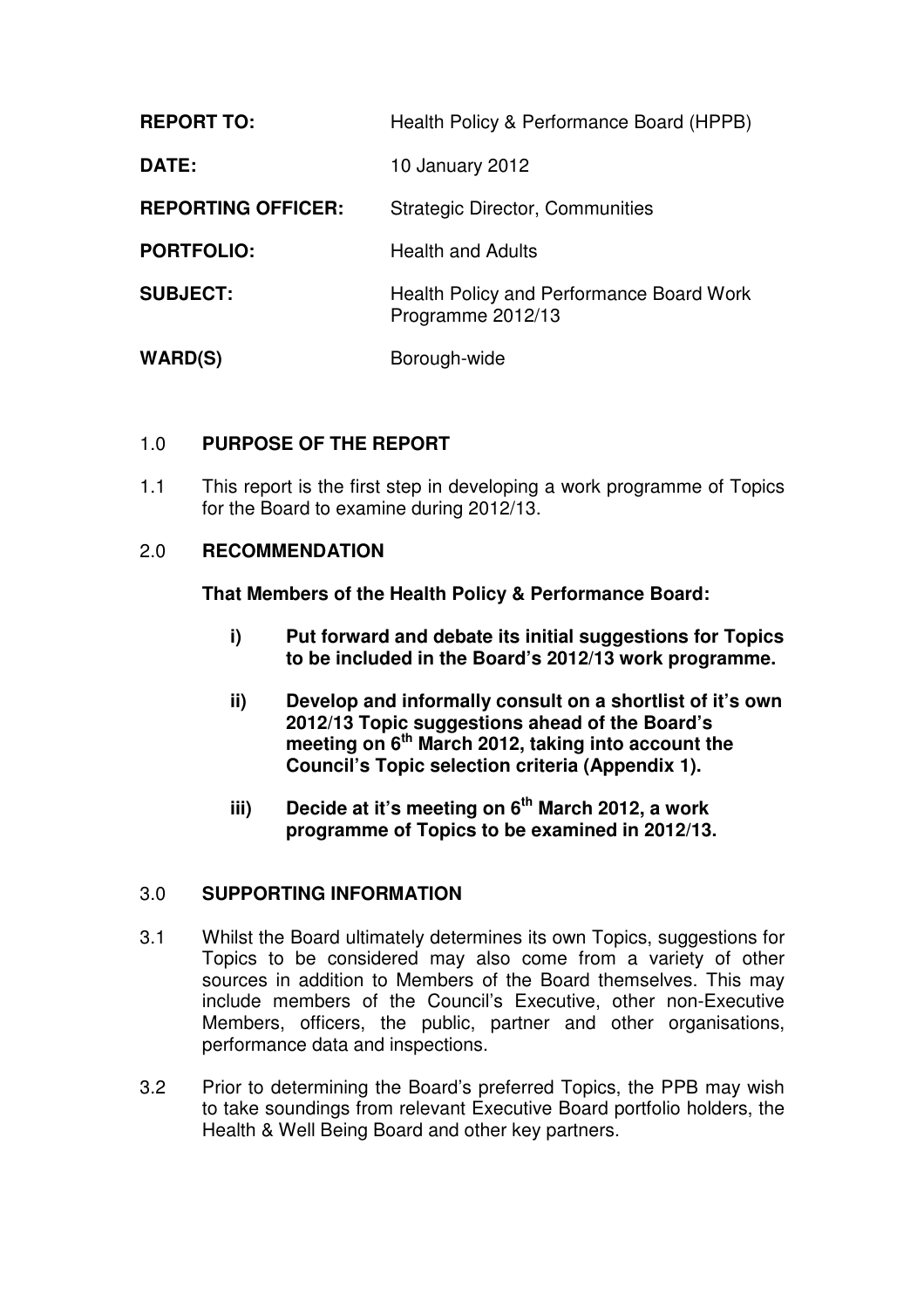3.3 In previous year's scrutiny topics have included :-

| 2011/12 | - Autism                                    |
|---------|---------------------------------------------|
|         | - Homelessness                              |
| 2010/11 | - Dignity                                   |
| 2009/10 | - Review of Adaptations for Disabled People |

### 4.0 **POLICY IMPLICATIONS**

4.1 The outcomes from scrutiny topics may result in the need to review associated policies.

### 5.0 **OTHER/FINANCIAL IMPLICATIONS**

5.1 The outcomes from the scrutiny topics may result in recommendations which have financial or other implications and these will be considered as necessary.

## 6.0 **IMPLICATIONS FOR THE COUNCIL'S PRIORITIES**

### 6.1 **Children & Young People in Halton**

None identified

### 6.2 **Employment, Learning & Skills in Halton**

None identified

### 6.3 **A Healthy Halton**

Any topics identified will support the Council's strategic priority of Improving Health.

### 6.4 **A Safer Halton**

None identified

### 6.5 **Environment and Regeneration in Halton**

None identified

### 7.0 **RISK ANALYSIS**

7.1 No risks associated with this report have been indentified

## 8.0 **EQUALITY AND DIVERSITY ISSUES**

8.1 An Equality Impact Assessment is not required for this report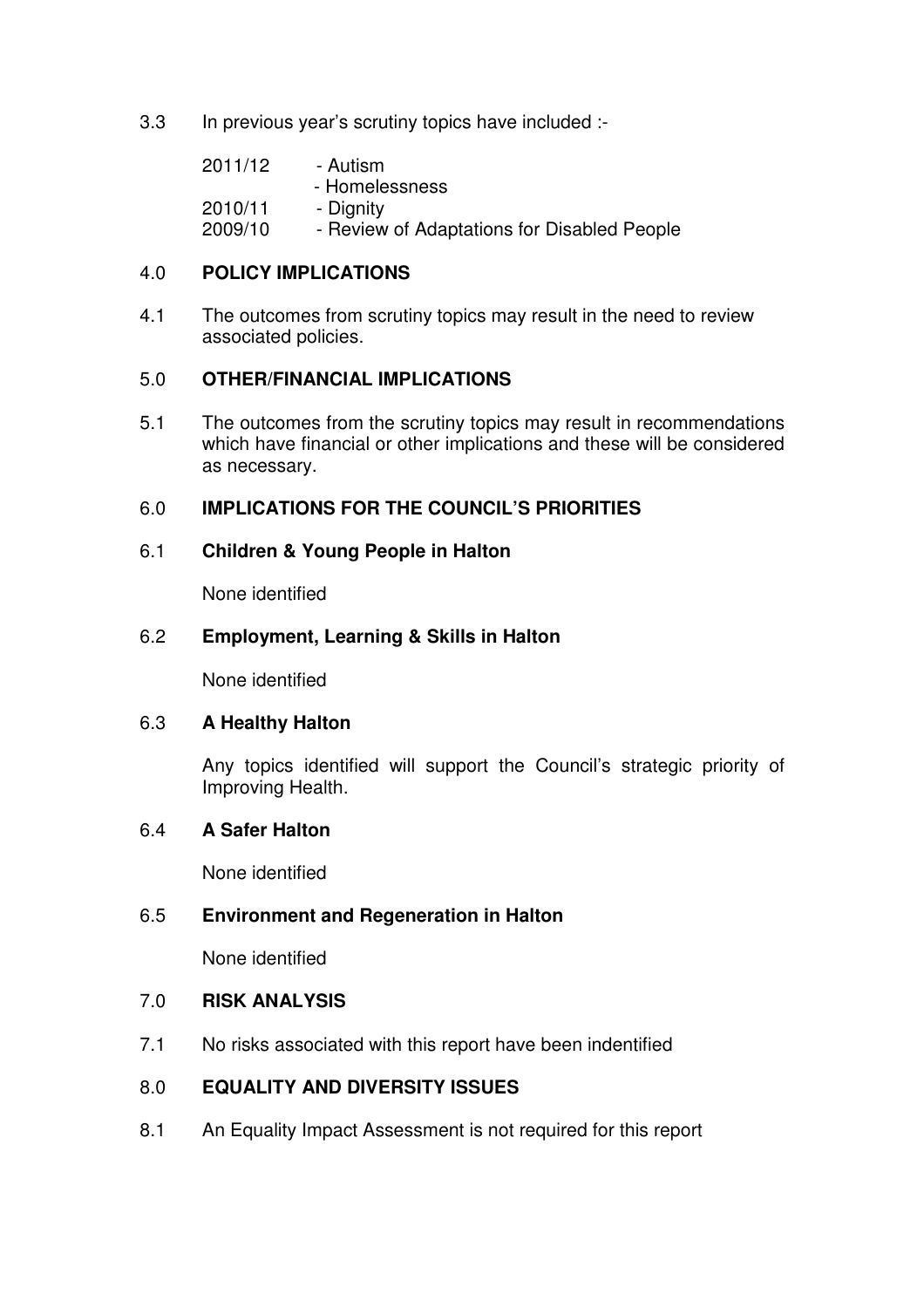# 9.0 **LIST OF BACKGROUND PAPERS UNDER SECTION 100D OF THE LOCAL GOVERNMENT ACT 1972**

None under the meaning of the Act.